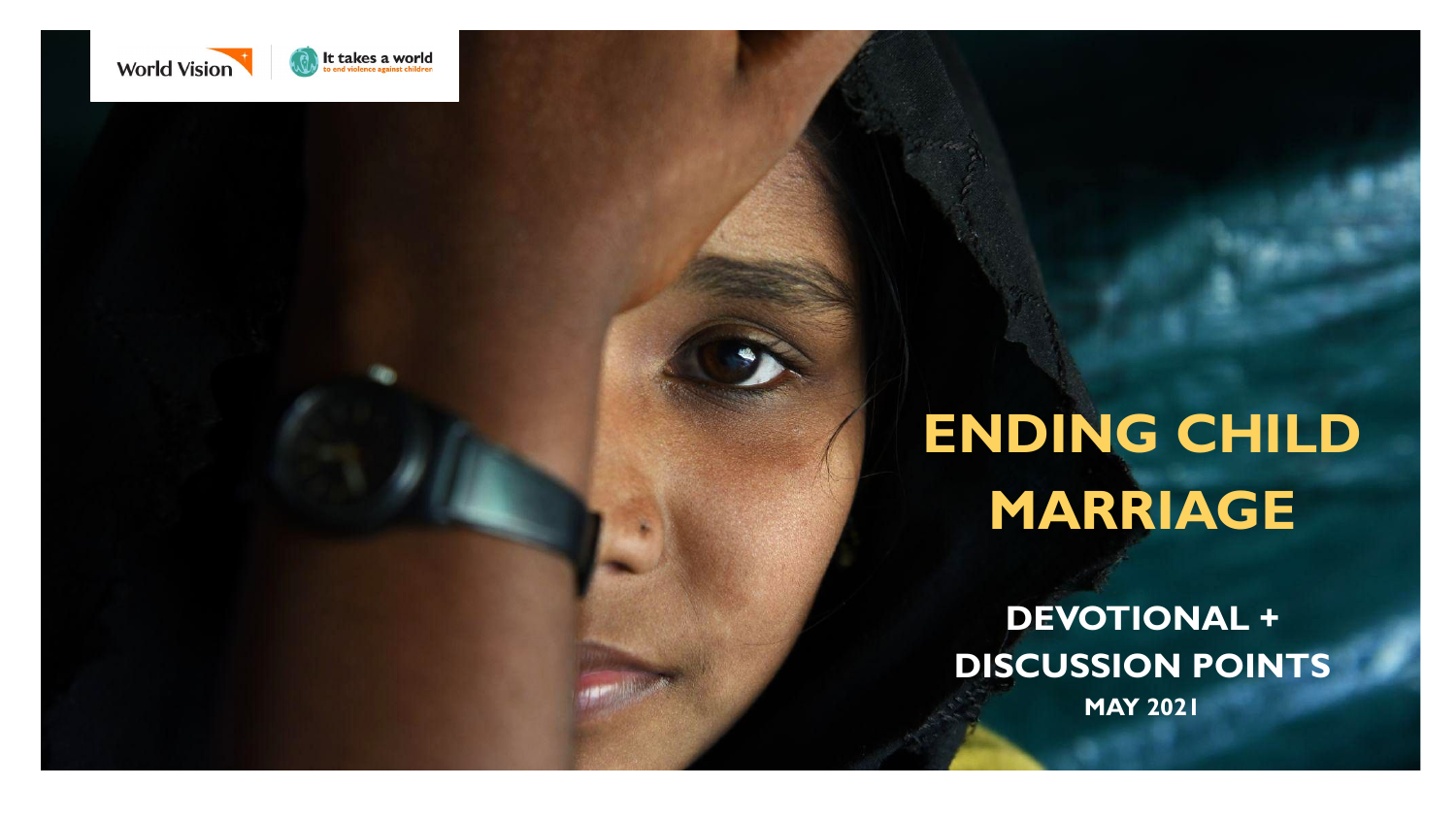### **DOLA - YOUNG LEADER FROM BANGLADESH**



"Many people of Bangladesh treat girl children as a burden. My mother was also a victim of that kind of mentality," Dola shared. She remembered asking her mother to describe memories from her childhood, but her mother struggled to recall much. She had been forced into child marriage at 13. "From her childhood she had to manage a family."

"She dreamed of becoming a banker, but her father and mother treated her as a burden," Dola said. "They forced her to get married. She faced physical and mental violence from her husband."

Dola nearly suffered the same fate at 12 years old when community members insisted that she be married off to "a very good boy". Dola's mother turned them away, determined to keep her child in school. She didn't see Dola as a burden. She knew her daughter was a blessing.

Since she was 10 years old, Dola has been advocating with World Vision to end child marriage. Now 16, Dola continues to show that girls are a blessing to their families and can achieve their dreams. Addressing the United Nations on Day of the Girl Child 2019, she declared, "Girls are not a burden. Girls can go further than we imagined."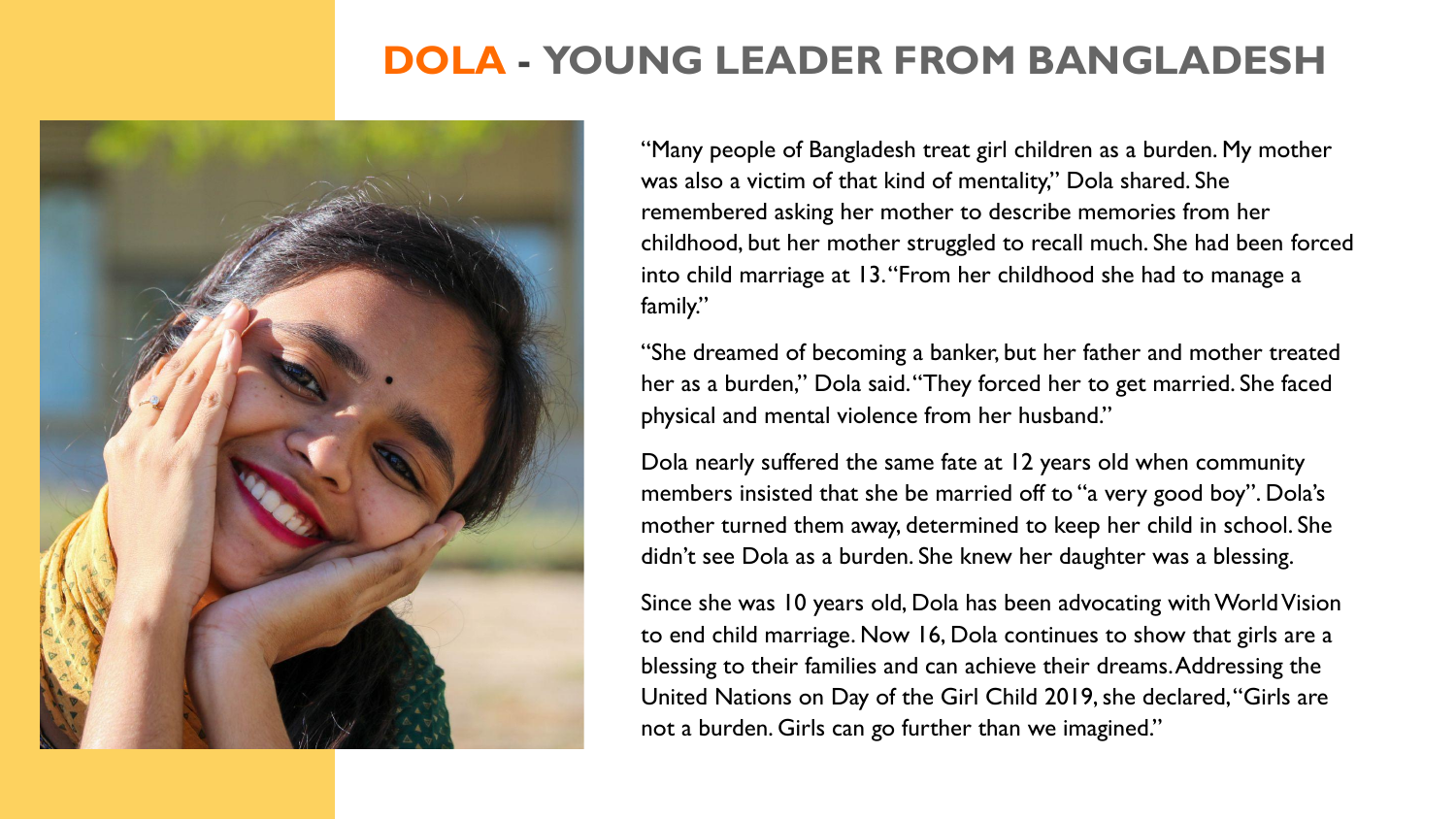Children like Dola are not a burden. World Vision believes that children are a blessing from God, a sign of God's presence within God's creation and of hope for the future. This hope is shown in the coming of the King of Kings, for children were important – indeed, central – to Jesus' self-understanding. He was a child, the Son of David, the Son of Man, the Son of God who was and is his father.

Child marriage is a result of many different factors, but one of the common themes in child marriage is that children, especially girls, are not valued. There worth is tied to a price, many times the result of poverty.

But, we see that **Jesus** is clear in how we should value children:

"Whoever welcomes one such child in My name welcomes Me; and whoever welcomes Me welcomes not Me, but the one who sent Me." *Mark 9:36-37*

**Q:** What are ways we diminish, devalue or are indifferent to children?

**Q:** What are practical ways we can value children around us?

### **CHILDREN ARE A BLESSING**

*"I need to educate [others] about the validity of [the truth that] children are also made in the image and likeness of God just as adults are. Children should be placed in high esteem, with love, care, discipline, guidance, protection, and participation."*  Pastor - Channels of Hope CP, Sierra Leone 2012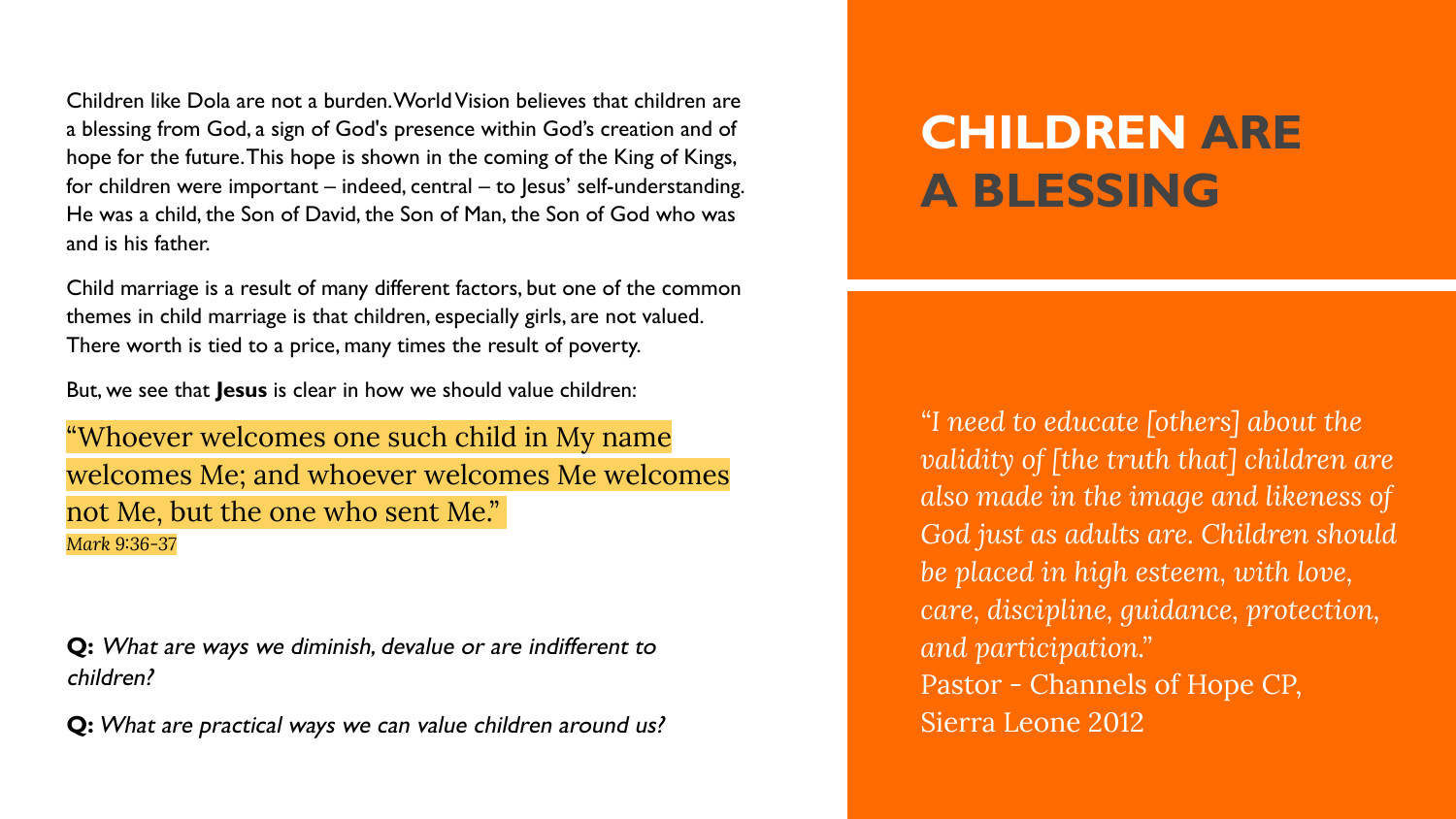## **The Little Children and Jesus**

#### **Read Mark 10:13-16**

**13** People were bringing little children to Jesus for him to place his hands on them, but the disciples rebuked them. **14** When Jesus saw this, he was indignant. He said to them, "Let the little children come to me, and do not hinder them, for the kingdom of God belongs to such as these. **15** Truly I tell you, anyone who will not receive the kingdom of God like a little child will never enter it." **16** And he took the children in his arms, placed his hands on them and blessed them.

**Q:** What are key takeaways from this passage?

**Q:** How can you bless, receive or pray for children and young people that you know?

**Q:** Do you feel disconnected with younger generations? What are some ways to listen and find common ground with them?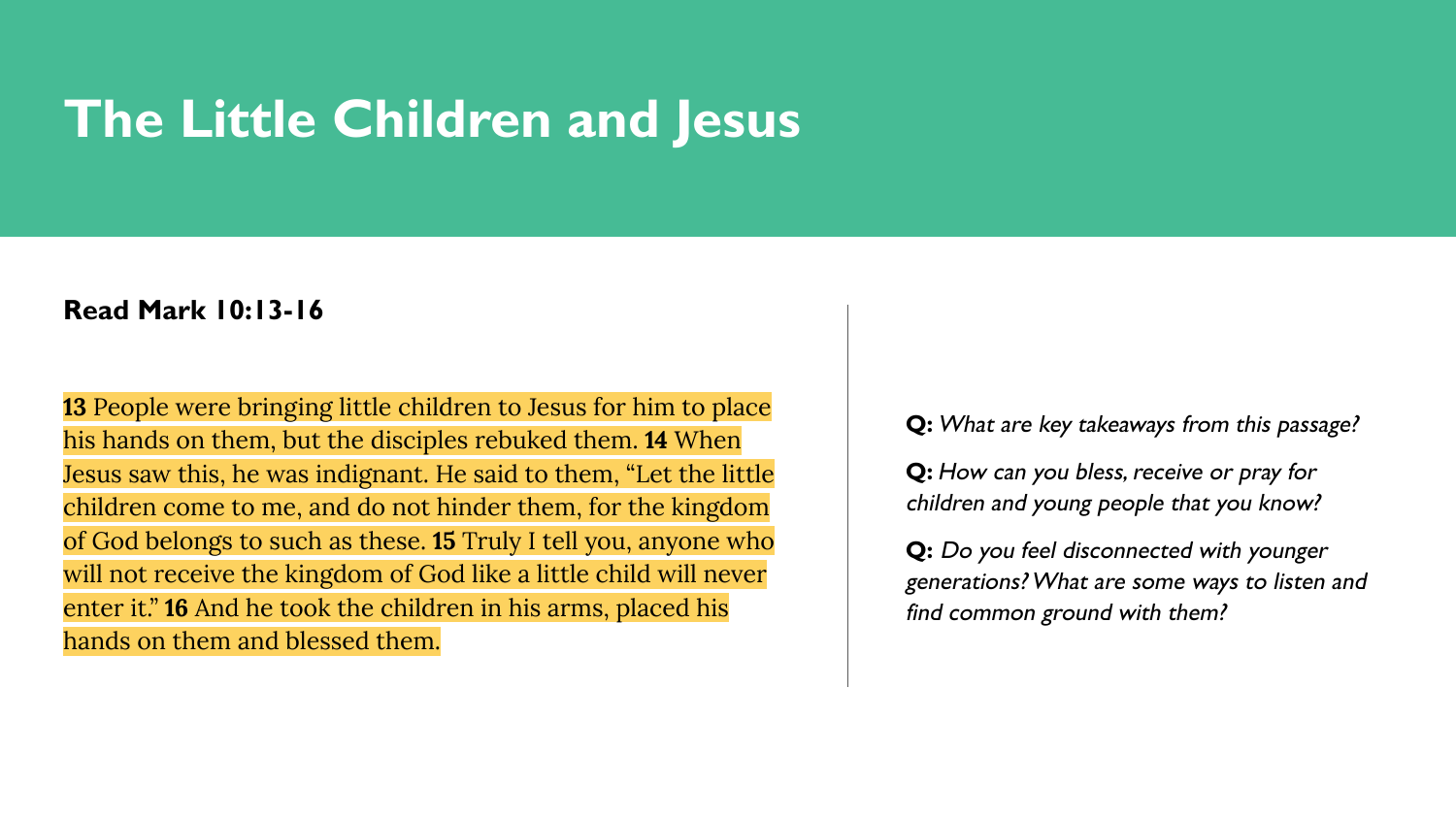

### **PRAYERS FROM CHILDREN + YOUNG PEOPLE**

Pray for girls to be able to access education and continue to fight child marriage and injustice all over the world

Pray for children's dreams to come true and that they live a life in all its fullness, in spite of the violence and abuses they face everyday

Pray that people's hearts will be burdened to end child marriage and that voices will rise from around the world.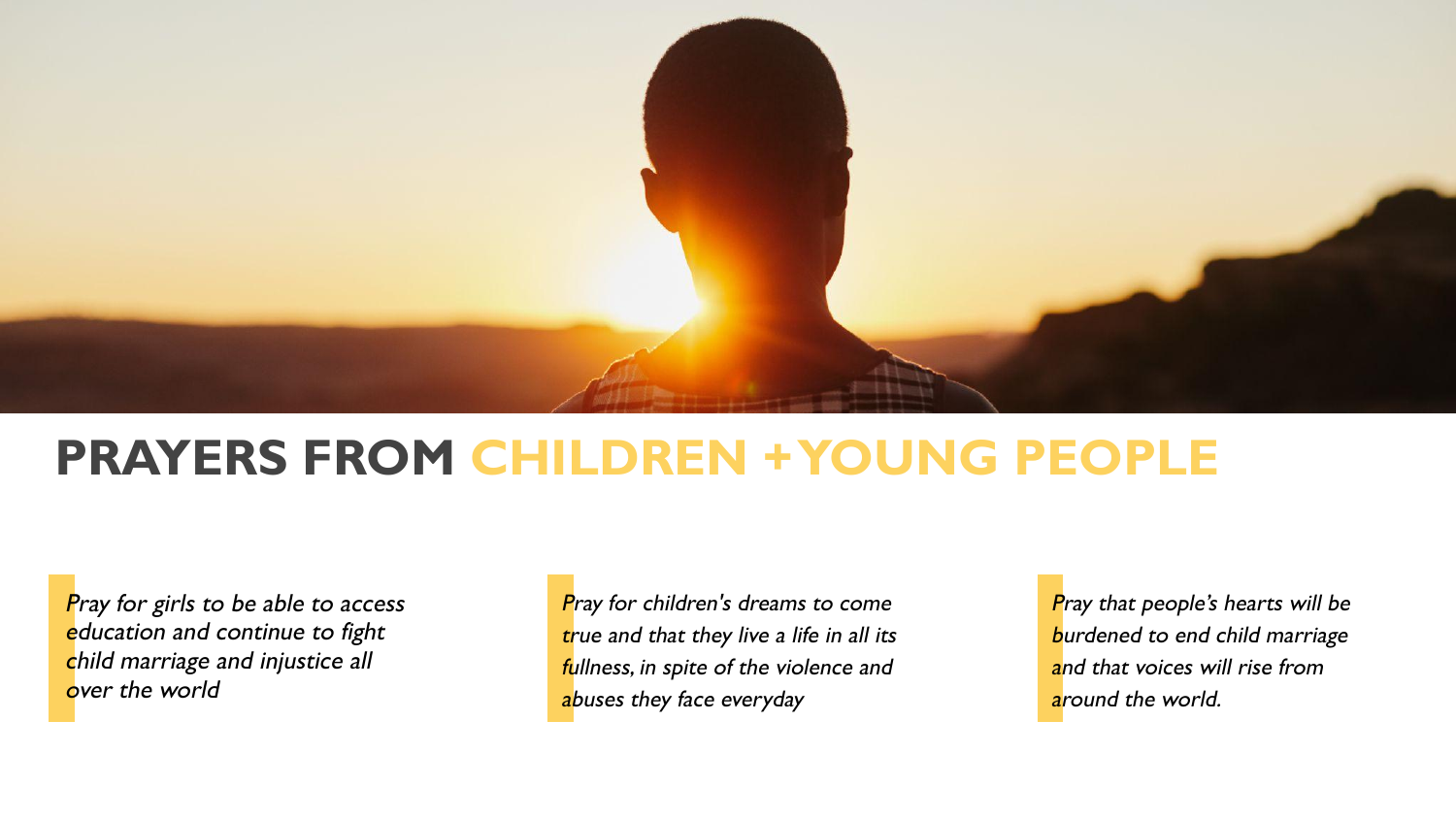# **Key Statistics Around Child Marriage** Each year, 12 million

Unless we accelerate our efforts to end child marriage globally, 110 million more girls under age 18 will be married by 2030.

> Globally, 21 percent of young women (ages 20-24) were married as children.

Nearly 40% of girls in the world's poorest countries are married as children, twice the global average.

girls are married before the age of 18. That's 22 girls every minute whose childhood, dreams, and education are cut short.